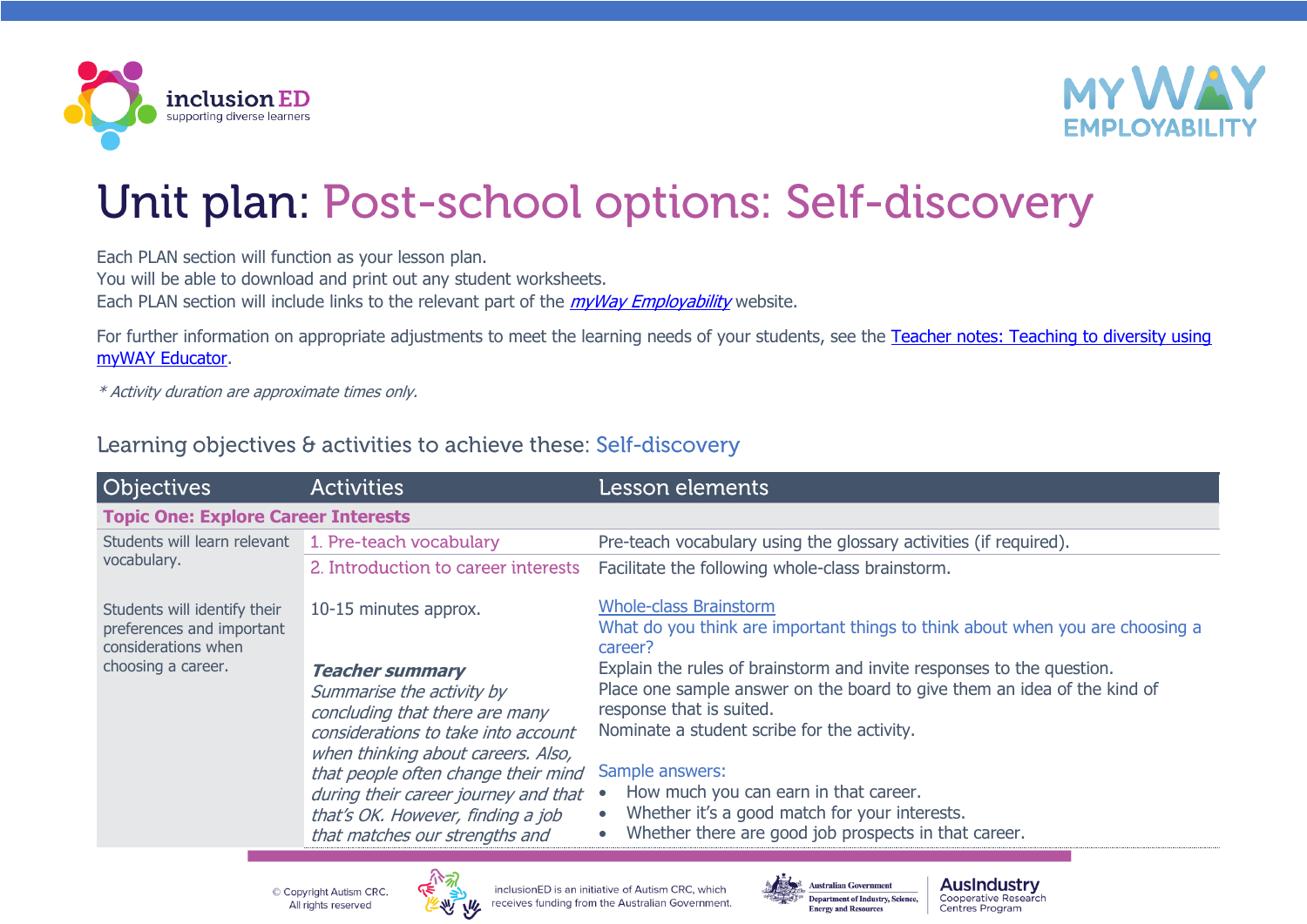| <b>Objectives</b>                                                     | <b>Activities</b>                                                                                 | Lesson elements                                                                                                                                                                                                                                                                                                                                                                                                                                                                |
|-----------------------------------------------------------------------|---------------------------------------------------------------------------------------------------|--------------------------------------------------------------------------------------------------------------------------------------------------------------------------------------------------------------------------------------------------------------------------------------------------------------------------------------------------------------------------------------------------------------------------------------------------------------------------------|
|                                                                       | interests are important<br>considerations. Today's lesson is<br>about exploring career interests. | Whether it's a good match for your skills and abilities.<br>How long you have to study to get a job in that career.<br>Whether there are jobs where you live.<br>Whether you can travel or live in other countries with that career (if this is                                                                                                                                                                                                                                |
|                                                                       |                                                                                                   | something that you want to do).                                                                                                                                                                                                                                                                                                                                                                                                                                                |
| Students will hear real-life<br>accounts of career<br>journeys.       | 3. Explore careers<br>10-15 minutes approx.                                                       | <b>Exploring interest-led careers</b><br>inclusionED contains some video content of people talking about their study and<br>career journeys, and how they have made a career from following an interest or<br>a personal strength.<br>View Selfie videos in the Plan section.<br>Use the Video note-taking chart to assist students to take notes whilst viewing<br>(download from Plan section).<br>Afterwards, invite responses to the videos with a whole-class discussion. |
|                                                                       |                                                                                                   | <b>Example discussion prompts:</b><br>From the jobs described, is there a job that appeals to you? Why?<br>Is there any advice from the videos that you find particularly interesting?<br>Surprising? Why?                                                                                                                                                                                                                                                                     |
| Students will be introduced<br>to the myWAY Employability<br>website. | 4. Introduction to the myWAY<br><b>Employability website</b>                                      | myWAY Employability website<br>Watch the <i>introduction video</i> (pictured on the left) on the <i>myWAY Employability</i><br>homepage as a whole class and explain that all students will be using the                                                                                                                                                                                                                                                                       |
| Students will create a login<br>to the website.                       | 5-10 minutes approx.                                                                              | website over the coming term/year.<br>Allow students free time to set up their individual log-ins. Move around the class<br>to assist as needed.                                                                                                                                                                                                                                                                                                                               |
| Students will explore their<br>career interests.                      | 5. Explore interests<br>10-20 minutes approx.                                                     | Explore your own interests<br>Introduce the <i>myWay Employability Career Exploration</i> quiz (first quiz on the<br>left-hand side of My Dashboard page). Demonstrate if needed.<br>Allow time for students to complete the activity in class.                                                                                                                                                                                                                                |
|                                                                       | Important points to convey                                                                        |                                                                                                                                                                                                                                                                                                                                                                                                                                                                                |
|                                                                       | © Copyright Autism CRC.<br>All rights reserved<br><b>ANTING</b>                                   | <b>AusIndustry</b><br><b>Australian Government</b><br>inclusionED is an initiative of Autism CRC, which<br>Cooperative Research<br><b>Department of Industry, Science,</b><br>receives funding from the Australian Government.<br><b>Centres Program</b><br><b>Energy and Resources</b>                                                                                                                                                                                        |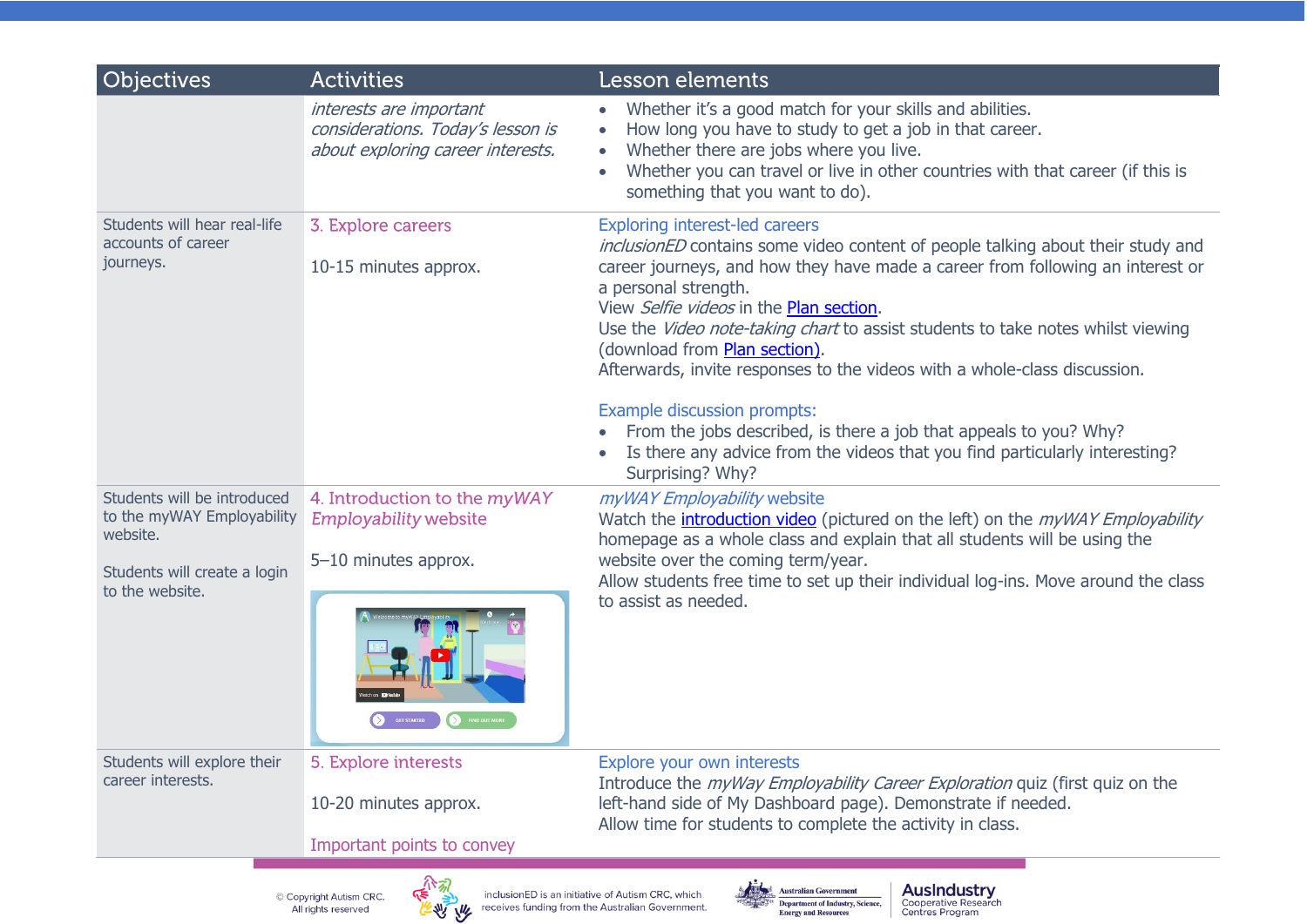| <b>Objectives</b>       | <b>Activities</b>                                                                                                                  | Lesson elements                                                                                                                       |
|-------------------------|------------------------------------------------------------------------------------------------------------------------------------|---------------------------------------------------------------------------------------------------------------------------------------|
|                         | Students can take their time to<br>answer questions.<br>There are no right or wrong<br>answers.<br>This is an individual activity. | When they have finished the quiz<br>Finish times will be staggered; encourage them to quietly share their thoughts<br>with a partner. |
| Prepare for next lesson |                                                                                                                                    | If using the My Strengths worksheet for the next lesson, set this as homework                                                         |

C Copyright Autism CRC.<br>All rights reserved



inclusion ED is an initiative of Autism CRC, which<br> **W** receives funding from the Australian Government.



**AusIndustry**<br>Cooperative Research<br>Centres Program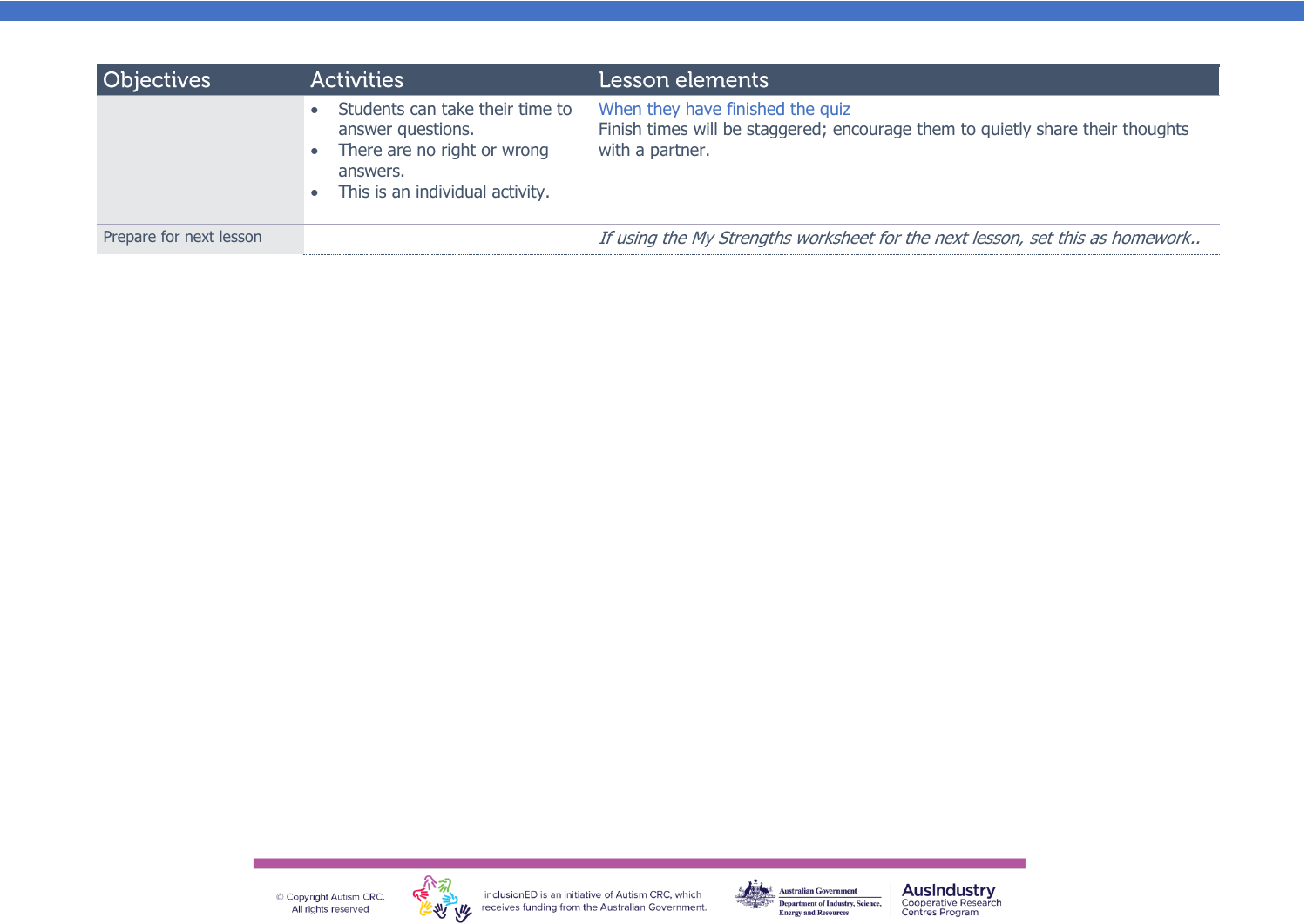

Image: the registration page for myWAY Employability.



Image: My Dashboard section for myWAY Employability. Quizzes to be completed are on the left-hand side.

Image: welcome image for Career Exploration section explaining how to answer the questions.

© Copyright Autism CRC. All rights reserved



inclusionED is an initiative of Autism CRC, which receives funding from the Australian Government.



**AusIndustry** Cooperative Research Centres Program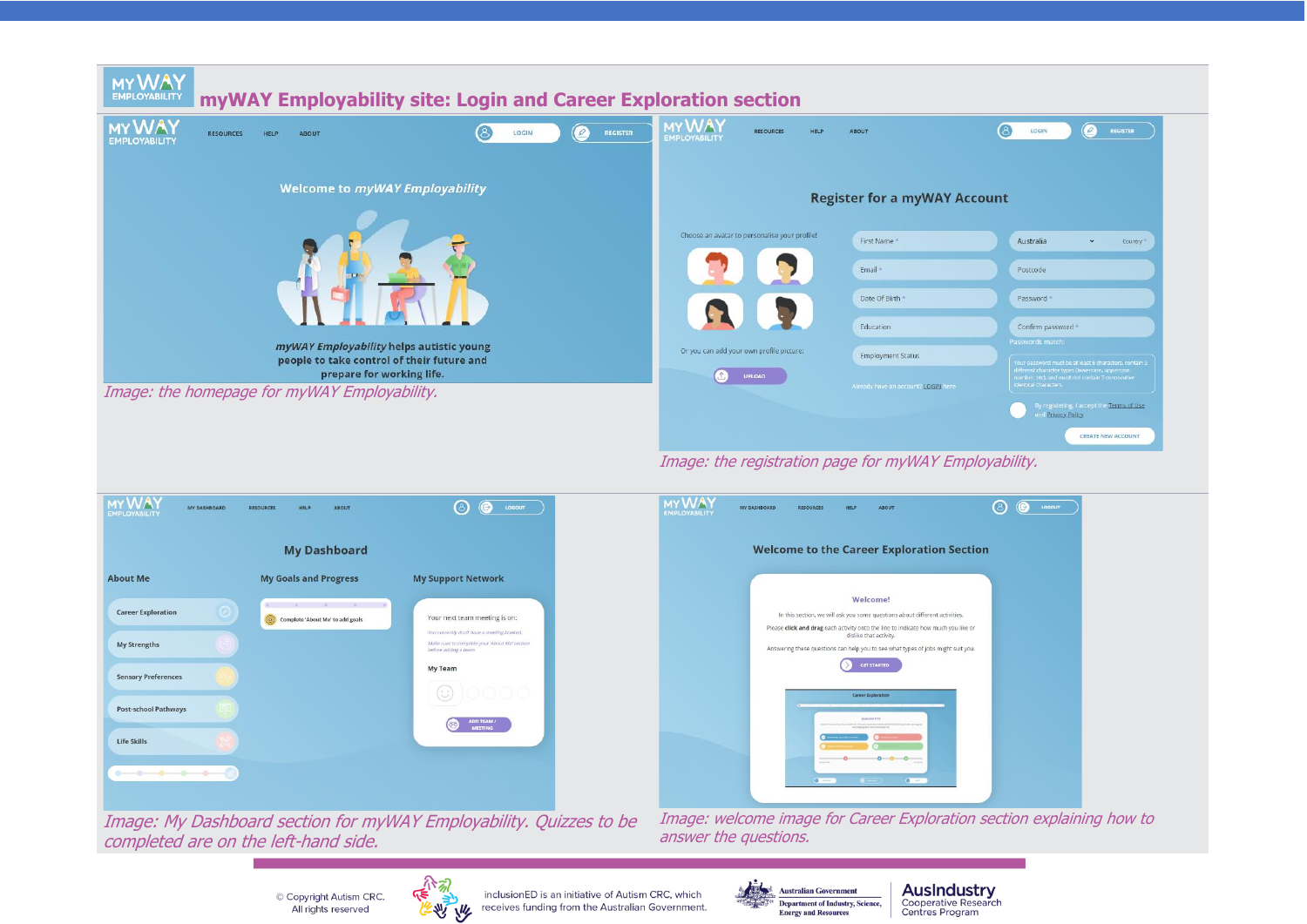| <b>MYWAY</b>                                                                                                                                                                                                                                                                                                                 |                                                                                                                                                                                                                                                                                                                                                                                                                                                                                                                                                                                                                                                                                                                                                                                                                                                                                           |
|------------------------------------------------------------------------------------------------------------------------------------------------------------------------------------------------------------------------------------------------------------------------------------------------------------------------------|-------------------------------------------------------------------------------------------------------------------------------------------------------------------------------------------------------------------------------------------------------------------------------------------------------------------------------------------------------------------------------------------------------------------------------------------------------------------------------------------------------------------------------------------------------------------------------------------------------------------------------------------------------------------------------------------------------------------------------------------------------------------------------------------------------------------------------------------------------------------------------------------|
| ◉<br>$\bigcirc$<br>LOGOUT<br>MY DASHBOARD<br><b>ABOUT</b><br><b>RESOURCES</b><br>HELP<br><b>EMPLOYABILITY</b>                                                                                                                                                                                                                | <b>MYWAY</b><br>(පි<br>r,<br>LOGOUT<br><b>MY DASHBOARD</b><br><b>ABOUT</b><br><b>RESOURCES</b><br><b>HELP</b><br><b>EMPLOYABILITY</b>                                                                                                                                                                                                                                                                                                                                                                                                                                                                                                                                                                                                                                                                                                                                                     |
| <b>Career Exploration</b><br>$\circ$                                                                                                                                                                                                                                                                                         | Your top career areas                                                                                                                                                                                                                                                                                                                                                                                                                                                                                                                                                                                                                                                                                                                                                                                                                                                                     |
| Question 1/15<br>Indicate how much you like or dislike (or think you would like or dislike) all of the following activities by dragging<br>and dropping them onto the activity line:<br>A Researching a new subject of interest<br>B Packing for a holiday<br>Helping a friend with a problem<br><b>D</b> Listening to music | (21%)<br>Helping<br>Organised<br>21%<br><b>Enterprising</b><br>21%<br>Results suggest that you like to set<br>Results suggest that you enjoy<br>Results suggest that you enjoy<br>up systems, follow rules and keep<br>being in charge of projects and/or<br>helping, guiding or teaching<br>things organised. A few examples<br>that you like to direct, persuade or<br>people. You may also enjoy training<br>of jobs that match these interests<br>or caring for animals. A few<br>influence others. A few examples<br>examples of jobs that match these<br>are: Librarian, Archivist,<br>of jobs that match these interests<br>interests are: Social Worker,<br>Bookkeeper, and Payroll Clerk.<br>are: Lawyer, Marketing Manager,<br>Veterinary Nurse, Teacher or Child<br>Real Estate Agent and Public<br><b>Read more</b><br>Carer.<br>Relations Manager.<br>Read more<br>Read more |
| Strongly dislike<br>Strongly like<br>€<br><b>B</b> SAVE & EXIT<br><b>PREVIOUS</b><br><b>NEXT</b>                                                                                                                                                                                                                             | 7%<br>15%<br>Artistic<br>Practical<br>Investigative<br><b>JPDATE MY</b><br><b>BACK TO</b><br>個<br><b>ANSWERS</b><br><b>DASHBOARD</b>                                                                                                                                                                                                                                                                                                                                                                                                                                                                                                                                                                                                                                                                                                                                                      |
| Image: an example question from the Career Exploration quiz.                                                                                                                                                                                                                                                                 | Image: an example results page from the Career Exploration quiz.                                                                                                                                                                                                                                                                                                                                                                                                                                                                                                                                                                                                                                                                                                                                                                                                                          |

C Copyright Autism CRC.<br>All rights reserved

 $\overline{\phantom{a}}$ 



and the same inclusion ED is an initiative of Autism CRC, which<br>The preceives funding from the Australian Government.



**AusIndustry**<br>Cooperative Research<br>Centres Program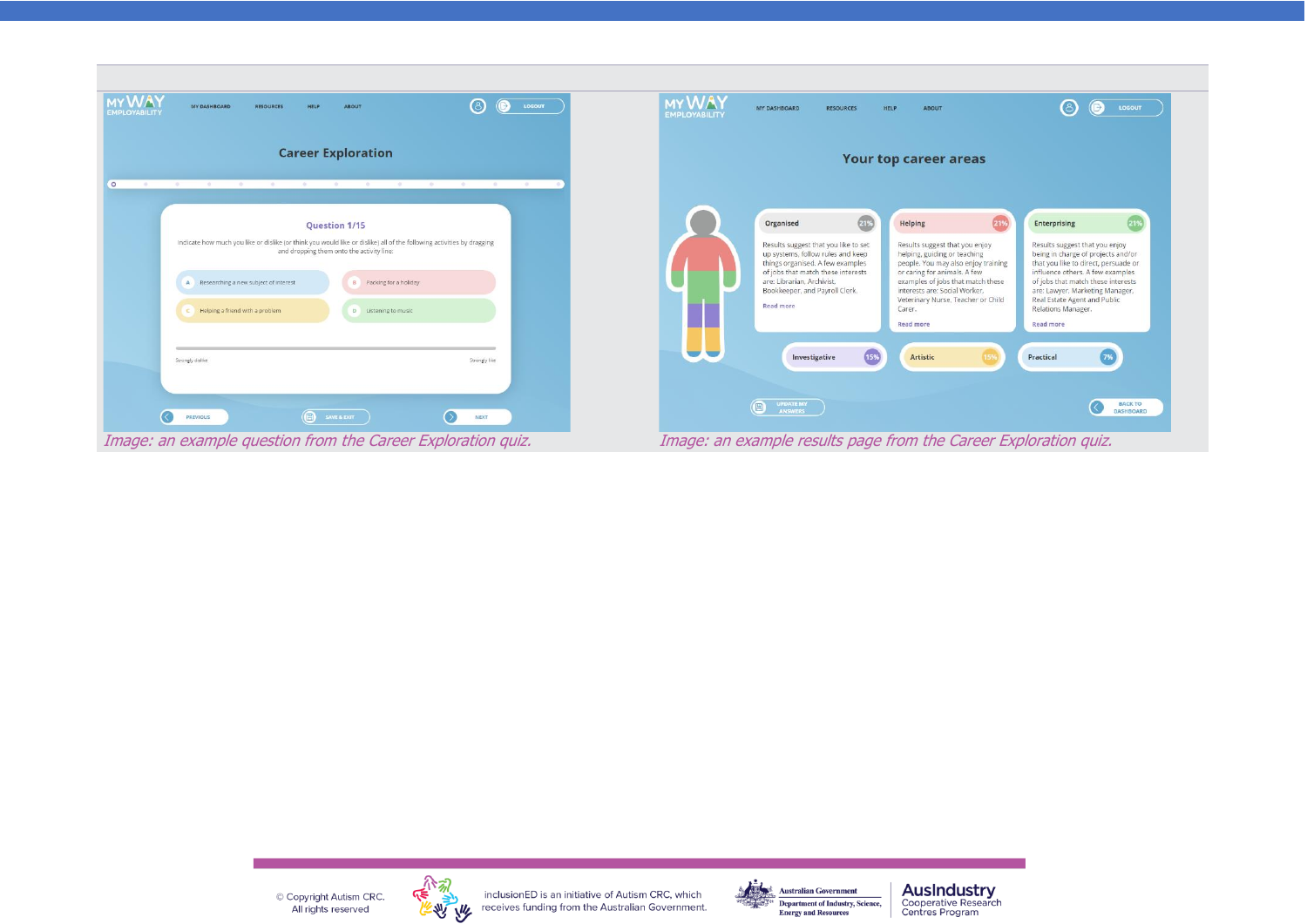| <b>Objectives</b>                                                                                | <b>Activities</b>                                                                                                                                                                                                 | Lesson elements                                                                                                                                                                                                                                                                                                                                                                                                                                                                                                                                                                              |  |
|--------------------------------------------------------------------------------------------------|-------------------------------------------------------------------------------------------------------------------------------------------------------------------------------------------------------------------|----------------------------------------------------------------------------------------------------------------------------------------------------------------------------------------------------------------------------------------------------------------------------------------------------------------------------------------------------------------------------------------------------------------------------------------------------------------------------------------------------------------------------------------------------------------------------------------------|--|
| <b>Topic Two: Explore Student's Strengths</b>                                                    |                                                                                                                                                                                                                   |                                                                                                                                                                                                                                                                                                                                                                                                                                                                                                                                                                                              |  |
| Students will explore their<br>strengths.                                                        | 1. Student strengths worksheet<br>10-15 minutes approx.                                                                                                                                                           | If using the My strengths student worksheet this task should have been set in the<br>week prior.<br>Ask students to discuss the findings of their worksheet with a partner.                                                                                                                                                                                                                                                                                                                                                                                                                  |  |
|                                                                                                  |                                                                                                                                                                                                                   | Whole of class discussion: How did you find doing the My strengths student<br>worksheet?<br>Sample answers:<br>Interesting to get other people's perspectives.<br>I learnt more about myself.<br>Made me feel positive about myself.                                                                                                                                                                                                                                                                                                                                                         |  |
| Students begin to recognise<br>their strengths.                                                  | 2. Recognising strengths<br>20-30 minutes approx.                                                                                                                                                                 | Prior to the lesson, look at the Multiple Intelligences Assessment example<br>statements. You may choose these or develop your own. You will need<br>approximately 20 statements for this activity (depending on time). Quiz the class<br>using your statements to help them begin to recognise their strengths.                                                                                                                                                                                                                                                                             |  |
|                                                                                                  |                                                                                                                                                                                                                   | Create and print out agreement statements (Strongly Agree, Agree, Neither Agree<br>nor Disagree, Disagree, Strongly Disagree) and either:<br>Post these along a wall<br>Place them along the floor in a straight line<br>Place them in separate corners of the classroom<br>You will then tell the students that you will announce a statement, and they must<br>move to where they feel it aligns with their strengths. Some students may require<br>further explanation of the concepts. It is important to stress that their strengths<br>may be different from their friend's strengths. |  |
| Students begin to<br>understand how different<br>career choices align to<br>different strengths. | 3. Explore strengths<br>10-20 minutes approx.<br>Important points to convey<br>Students can take their time to<br>answer questions.<br>There are no right or wrong<br>answers.<br>This is an individual activity. | Introduce the My Strengths Quiz<br>Introduce the <i>myWay Employability My Strengths</i> quiz (second quiz on the left-<br>hand side of My Dashboard page). Demonstrate if needed.<br>Allow time for students to complete the quiz in class.<br>When they have finished the quiz<br>Finish times will be staggered; encourage them to quietly share their thoughts<br>with a partner.                                                                                                                                                                                                        |  |
|                                                                                                  | © Copyright Autism CRC.<br>All rights reserved<br>₩                                                                                                                                                               | <b>AusIndustry</b><br><b>Australian Government</b><br>inclusionED is an initiative of Autism CRC, which<br>Cooperative Research<br><b>Department of Industry, Science,</b><br>receives funding from the Australian Government.<br>Centres Program<br><b>Energy and Resources</b>                                                                                                                                                                                                                                                                                                             |  |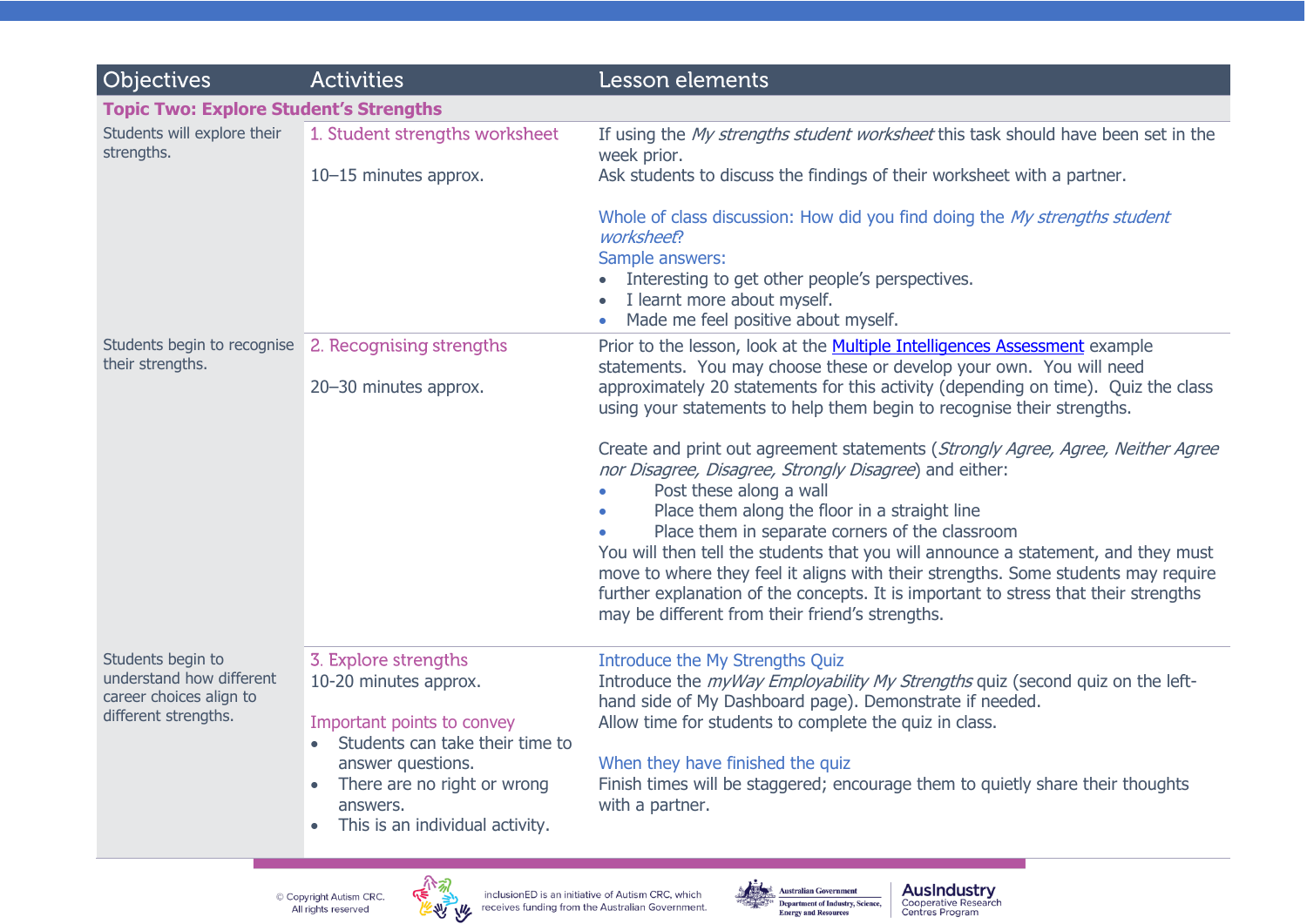| <b>MY</b><br><b>EMPLOYABILITY</b>                         |                                                        | myWAY Employability site: My Strengths section                                                                       |                                                                                                                                                                                                                                                                                             |
|-----------------------------------------------------------|--------------------------------------------------------|----------------------------------------------------------------------------------------------------------------------|---------------------------------------------------------------------------------------------------------------------------------------------------------------------------------------------------------------------------------------------------------------------------------------------|
| MY WAY<br>MY DASHBOARD<br><b>EMPLOYABILITY</b>            | <b>RESOURCES</b><br><b>ABOUT</b><br>HELP               | $\circledS$<br>◉<br>LOGOUT                                                                                           | <b>MY WAY</b><br>$\circledcirc$<br>$\odot$<br>LOGOUT<br>MY DASHROARD<br>RESOURCES<br>HELP<br><b>AROUT</b>                                                                                                                                                                                   |
|                                                           | <b>My Dashboard</b>                                    |                                                                                                                      | <b>Welcome to the My Strengths Section</b>                                                                                                                                                                                                                                                  |
| <b>About Me</b>                                           | <b>My Goals and Progress</b>                           | <b>My Support Network</b>                                                                                            |                                                                                                                                                                                                                                                                                             |
| $\odot$<br><b>Career Exploration</b>                      | Complete 'About Me' to add goals                       | Your next team meeting is on:                                                                                        | Welcome to the strengths section<br>In this section, we will ask you to read a series of statements and decide how much<br>they relate to you.                                                                                                                                              |
| <b>My Strengths</b>                                       |                                                        | You currently don't have a meeting booked.<br>Make sure to complete your 'About Me' section<br>before adding a team. | <b>GET STARTED</b>                                                                                                                                                                                                                                                                          |
| <b>Sensory Preferences</b><br><b>Post-school Pathways</b> |                                                        | My Team                                                                                                              | My Strengths<br>Question 1/23                                                                                                                                                                                                                                                               |
| Life Skills                                               |                                                        | ADD TEAM /<br>MEETING                                                                                                | $\mathbf{r}$                                                                                                                                                                                                                                                                                |
| $\bullet$                                                 |                                                        |                                                                                                                      | $0.5 - 1$<br>$0 -$                                                                                                                                                                                                                                                                          |
|                                                           |                                                        | Image: the My Dashboard page after the Career Exploration quiz is completed.                                         | Image: welcome image for My Strengths section explaining how to answer the<br>questions.                                                                                                                                                                                                    |
| my WAY<br>MY DASHBOARD<br><b>EMPLOYABILITY</b>            | <b>RESOURCES</b><br><b>HELP</b><br><b>ABOUT</b>        | $\circleds$<br>$\odot$<br>LOGOUT                                                                                     | <b>MY WAY</b><br>$\left( \circ \right)$<br>B<br>LOGOUT<br>MY DASHBOARD<br><b>RESOURCES</b><br>HELP<br><b>ABOUT</b><br>MPLOYABILITY                                                                                                                                                          |
| $\circ$                                                   | <b>My Strengths</b>                                    |                                                                                                                      | <b>My Strengths</b>                                                                                                                                                                                                                                                                         |
|                                                           | Question 1/23<br>I'm good at remembering details       |                                                                                                                      | <b>Understanding and following</b><br>Managing and planning with<br><b>Remembering details</b><br>rules<br>money                                                                                                                                                                            |
| $\circ$                                                   | $\circ$<br>$\circ$<br>$\circ$                          | $\bigcirc$                                                                                                           | You are likely to be someone who<br>You are likely to enjoy navigating procedures<br>You are likely to be good at planning<br>remembers things from memory - such as<br>and rules.<br>budgets so that projects can be completed<br>shopping lists, dates or facts.<br>without losing money. |
| Not like me                                               | A bit like me                                          | A lot like me                                                                                                        | <b>Read Understanding and following rules</b><br><b>Read Managing and planning with money</b><br><b>Read Remembering details article</b><br>article<br>article                                                                                                                              |
| <b>PREVIOUS</b>                                           | <b>SAVE &amp; EXIT</b>                                 | $\circ$<br>NEXT                                                                                                      | $\circledcirc$<br><b>D</b> UPDATE MY ANSWERS<br>BACK TO DASHBOARD                                                                                                                                                                                                                           |
|                                                           | Image: an example question from the My Strengths quiz. |                                                                                                                      | Image: an example results page from the My Strengths quiz.                                                                                                                                                                                                                                  |

C Copyright Autism CRC.<br>All rights reserved



and the same inclusion ED is an initiative of Autism CRC, which<br>The preceives funding from the Australian Government.



**AusIndustry**<br>Cooperative Research<br>Centres Program

ī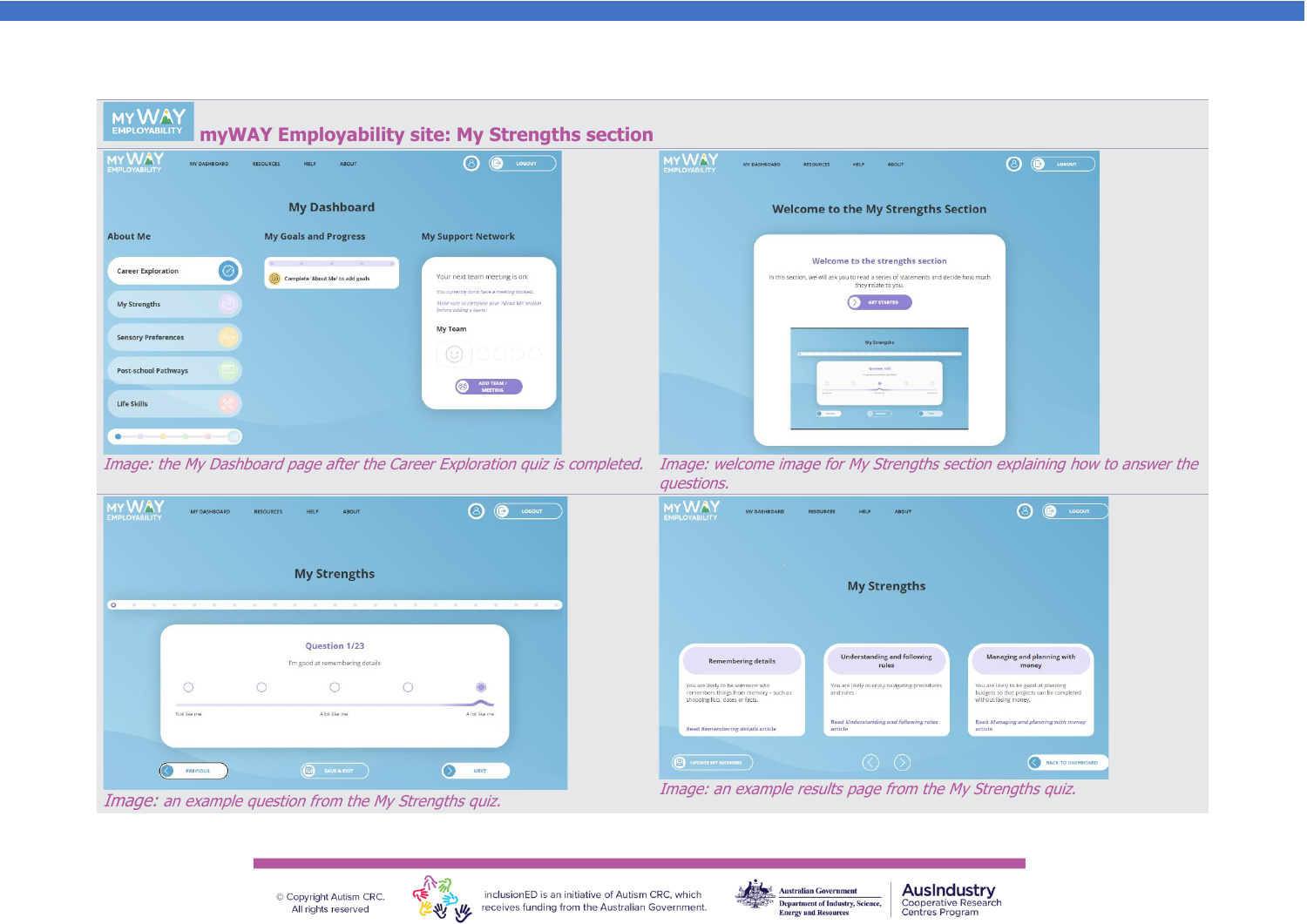| <b>Objectives</b>                                                                                                        | <b>Activities</b>                                                                                                                                                                                                           | Lesson elements                                                                                                                                                                                                                                                                                                                                                                            |  |
|--------------------------------------------------------------------------------------------------------------------------|-----------------------------------------------------------------------------------------------------------------------------------------------------------------------------------------------------------------------------|--------------------------------------------------------------------------------------------------------------------------------------------------------------------------------------------------------------------------------------------------------------------------------------------------------------------------------------------------------------------------------------------|--|
| <b>Topic Three: Explore Sensory Preferences</b>                                                                          |                                                                                                                                                                                                                             |                                                                                                                                                                                                                                                                                                                                                                                            |  |
| Students will understand<br>how sensory preferences<br>can affect their work.                                            | 1. Introduce sensory preferences<br>at work<br>10-15 minutes approx.                                                                                                                                                        | Understanding sensory preferences means understanding the way you prefer<br>to learn and work. The Sensory Deal-Breakers video showcases a<br>neurodivergent woman describing sensory aspects of work that would require<br>further supports in a workplace. This video demonstrates how sensory<br>preferences can affect one's work.                                                     |  |
| Students will understand<br>how different jobs can have<br>different sensory<br>environment to consider.                 | 2. Examining sensory preferences<br>in different jobs<br>15-20 minutes approx.                                                                                                                                              | Students will watch two videos showcasing two different jobs (lifeguard and<br>paramedic).<br>Students will then complete the Sensory Preferences student worksheet. This<br>activity requires considering these different work environments and how<br>sensory needs would affect the role.<br>Use the correct scaffolded sheet depending on your students' learning needs.               |  |
| Students will understand<br>how their sensory<br>preferences can help them<br>make decisions about their<br>career path. | 3. Explore sensory preferences<br>10-20 minutes approx.<br>Important points to convey<br>Students can take their time to<br>answer questions.<br>There are no right or wrong<br>answers.<br>This is an individual activity. | Introduce the My Strengths Quiz<br>Introduce the <i>myWay Employability Sensory Preferences</i> quiz (third quiz on<br>the left-hand side of My Dashboard page). Demonstrate if needed.<br>Allow time for students to complete the quiz in class.<br>When they have finished the quiz<br>Finish times will be staggered; encourage them to quietly share their thoughts<br>with a partner. |  |





inclusion ED is an initiative of Autism CRC, which<br> **W** receives funding from the Australian Government.



**AusIndustry**<br>Cooperative Research<br>Centres Program